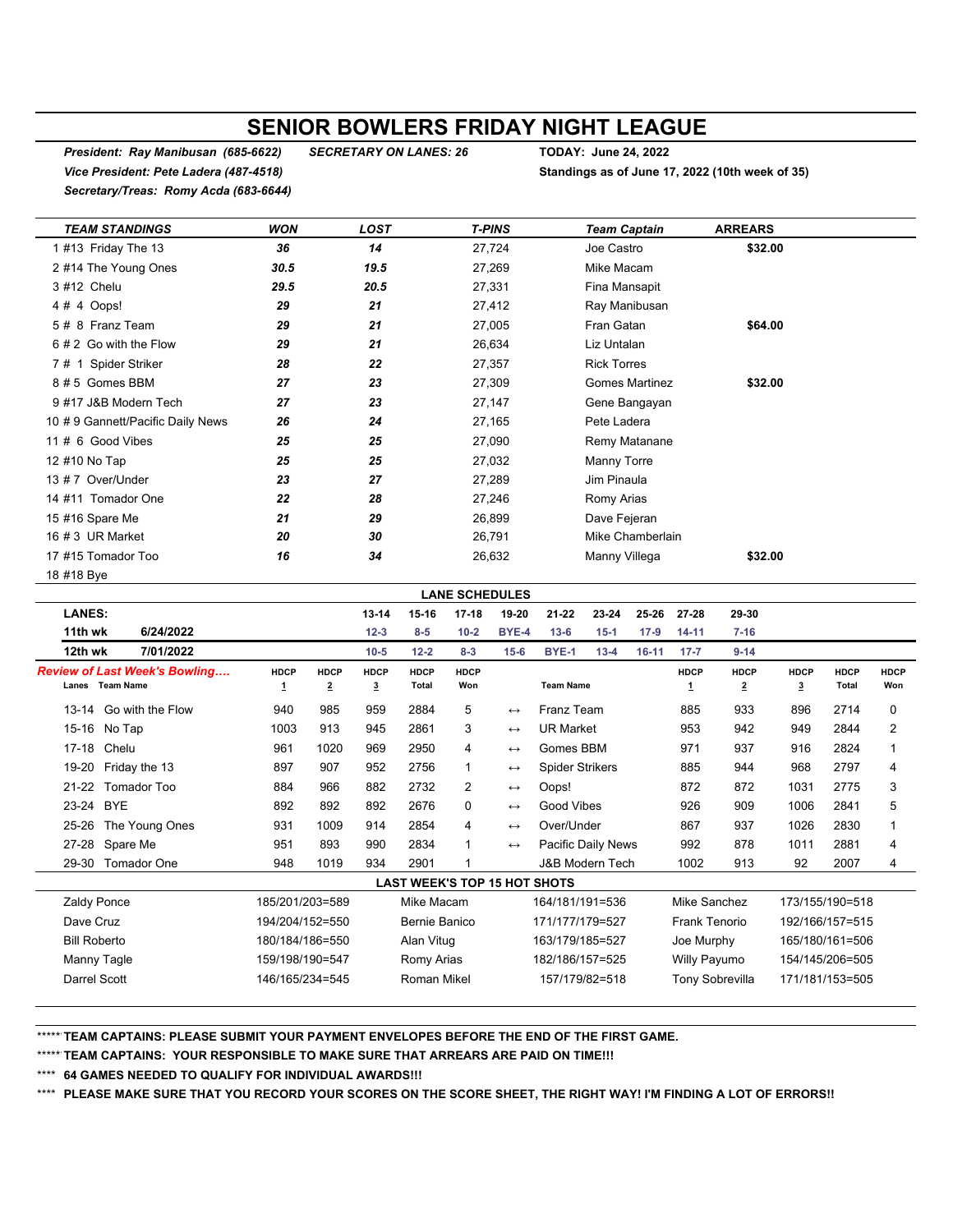| Bk<br><b>TEAM #1 Spider Strikers</b><br>Ave | <b>AVE</b> | HC | $\mathbf{1}$ | $\mathbf{2}$ | 3    | <b>TTL</b> | PINS+<br><b>HDCP</b> | High<br><b>Series</b> | High<br>Game | Hi-Hcp<br><b>Series</b> | <b>Hi-Hcp Game</b> | Gms | DIV       |
|---------------------------------------------|------------|----|--------------|--------------|------|------------|----------------------|-----------------------|--------------|-------------------------|--------------------|-----|-----------|
| 164 Torres, Rick C                          | 161        | 31 | 148          | 181          | 164  | 493        | 3880                 | 524                   | 198          | 608                     | 226                | 24  | MA        |
| Okada, Dan Est                              | 146        | 43 | 114          | 153          | 158  | 425        | 3075                 | 501                   | 199          | 645                     | 243                | 21  |           |
| 166 Ada, Rick                               | 157        | 34 | 147          | 132          | 191  | 470        | 4251                 | 542                   | 191          | 647                     | 225                | 27  | MA        |
| 155 Cepeda, Joe                             | 159        | 32 | 132          | 165          | 162  | 459        | 4309                 | 535                   | 222          | 643                     | 258                | 27  | MB        |
| 148 Langas, Liz                             | 156        | 35 | 171          | 140          | 120  | 431        | 4218                 | 528                   | 224          | 651                     | 265                | 27  | WA        |
| Leon Guerrero, Carmen Est                   | 129        | 56 |              |              |      | 0          | 1942                 | 419                   | 166          | 596                     | 225                | 15  |           |
| Bk<br>TEAM # 2 Go With The Flow<br>Ave      | <b>AVE</b> | HC | $\mathbf{1}$ | $\mathbf{2}$ | 3    | <b>TTL</b> | PINS+<br><b>HDCP</b> | High<br><b>Series</b> | High<br>Game | Hi-Hcp<br><b>Series</b> | <b>Hi-Hcp Game</b> | Gms | DIV       |
| С<br>138 Untalan, Liz                       | 143        | 45 |              |              |      | 0          | 2159                 | 478                   | 179          | 625                     | 228                | 15  | WA        |
| 115 Tenorio, Juan                           | 114        | 50 |              |              |      | 0          | 2064                 | 381                   | 157          | 531                     | 207                | 18  | MB        |
| 161 Untalan, Ben                            | 158        | 33 | 144          | 145          | 200  | 489        | 4290                 | 566                   | 202          | 659                     | 233                | 27  | МA        |
| 135 Taimanglo, Ben                          | 135        | 50 | 160          | 144          | 122  | 426        | 3248                 | 426                   | 181          | 576                     | 231                | 24  | MB        |
| 160 Aperocho, Allan                         | 161        | 31 | 148          | 168          | 167  | 483        | 4839                 | 542                   | 206          | 635                     | 238                | 30  | MB        |
| 172 Cruz, David                             | 172        | 22 | 194          | 204          | 152  | 550        | 1497                 | 550                   | 204          | 616                     | 226                | 9   | MA        |
| 190 Norton, Chris                           | 180        | 16 | 142          | 172          | 166  | 480        | 3539                 | 561                   | 231          | 609                     | 247                | 21  | МA        |
|                                             |            |    |              |              |      |            |                      |                       |              |                         |                    |     |           |
| Βk<br>TEAM #3 UR Market<br>Ave              | <b>AVE</b> | HC | $\mathbf{1}$ | $\mathbf{2}$ | 3    | <b>TTL</b> | PINS+<br><b>HDCP</b> | High<br><b>Series</b> | High<br>Game | Hi-Hcp<br><b>Series</b> | <b>Hi-Hcp Game</b> | Gms | DIV       |
| 148 Chamberlain, Mike C                     | 152        | 38 | 154          | 120          | 168  | 442        | 4580                 | 489                   | 186          | 612                     | 224                | 30  | MВ        |
| 154 Joe Flores                              | 150        | 40 | 155          | 143          | 133  | 431        | 4054                 | 528                   | 200          | 636                     | 236                | 27  | MA        |
| 139 Chamberlain, Pete                       | 134        | 50 | 146          | 139          | 139  | 424        | 3218                 | 424                   | 163          | 568                     | 211                | 24  | MВ        |
| 146 Mafnas, Joe                             | 139        | 48 | 131          | 159          | 143  | 433        | 3355                 | 465                   | 169          | 594                     | 212                | 24  | MB        |
| 149 Uncangco, John                          | 139        | 48 |              |              |      | 0          | 3334                 | 474                   | 174          | 594                     | 214                | 24  | MB        |
| Benny Servino Est.                          | 140        | 48 | 143          | 157          | 142  | 442        | 1685                 | 466                   | 164          | 616                     | 214                | 12  |           |
| Bk<br>TEAM # 4 OOPS!<br>Ave                 | <b>AVE</b> | HC | $\mathbf{1}$ | $\mathbf{2}$ | 3    | <b>TTL</b> | PINS+<br><b>HDCP</b> | High<br><b>Series</b> | High<br>Game | Hi-Hcp<br><b>Series</b> | <b>Hi-Hcp Game</b> | Gms | DIV       |
| С<br>174 Manibusan, Ray                     | 164        | 28 | 133          | 138          | 217  | 488        | 4892                 | 532                   | 233          | 592                     | 253                | 30  | МA        |
| 150 Tosco, Rosita                           | 152        | 38 | 142          | 118          | 144  | 404        | 3820                 | 544                   | 203          | 664                     | 243                | 25  | WA        |
| 181 San Agustin, Frank                      | 177        | 18 | 165          | 142          | 188  | 495        | 5323                 | 588                   | 220          | 645                     | 236                | 30  | MA        |
| 169 Naputi, David A.                        | 162        | 30 | 132          | 164          | 170  | 466        | 4873                 | 531                   | 199          | 618                     | 231                | 30  | МA        |
| 160 Manibusan, Frank                        | 160        | 32 |              |              |      | 0          |                      |                       |              |                         |                    |     | MB        |
| 157 Reyes, Arlene                           | 158        | 33 | 156          | 166          | 168  | 490        | 3794                 | 504                   | 210          | 606                     | 244                | 24  | <b>WA</b> |
| Bk<br>TEAM #5 Gomes BBM<br>Ave              | AVE        | HC | 1            | 2            | 3    | <b>TTL</b> | PINS+<br>HDCP        | High<br>Series        | High<br>Game | Hi-Hcp<br>Series        | Hi-Hcp Game        | Gms | DIV       |
| 158 Miguel, Rosen C                         | 150        | 40 | 162          | 148          | 150  | 460        | 3165                 | 494                   | 184          | 564                     | 217                | 21  | MA        |
| 162 Perez, Bal                              | 152        | 38 | 159          | 123          | 126  | 408        | 2237                 | 480                   | 192          | 570                     | 222                | 15  | МA        |
| 169 Sobrevilla, Tony                        | 164        | 28 | 171          | 181          | 153  | 505        | 4929                 | 563                   | 246          | 647                     | 274                | 30  | MA        |
| 176 Martinez, Gomes 5/27 \$16               | 166        | 27 |              |              |      | 0          | 2502                 | 540                   | 192          | 597                     | 211                | 15  | MA        |
| 174 Banico, Bernie                          | 178        | 17 | 171          | 177          | 179  | 527        | 5341                 | 579                   | 220          | 636                     | 240                | 30  | MA        |
| 180 Baker, Robert 6/10 \$32                 | 174        | 20 | a164         | a164         | a164 | a492       | 4180                 | 567                   | 210          | 639                     | 231                | 24  | МA        |
|                                             |            |    |              |              |      |            |                      |                       |              |                         |                    |     |           |
| Bk<br><b>TEAM #6 Good Vibes</b><br>Ave      | AVE        | HC | $\mathbf{1}$ | $\mathbf{2}$ | 3    | <b>TTL</b> | PINS+<br><b>HDCP</b> | High<br>Series        | High<br>Game | Hi-Hcp<br><b>Series</b> | <b>Hi-Hcp Game</b> | Gms | DIV       |
| С<br>142 Matanane, Remy                     | 146        | 43 | 150          | 132          | 182  | 464        | 3960                 | 489                   | 182          | 624                     | 226                | 27  | WA        |
| 148 De Silva, Norbie                        | 141        | 47 | 130          | 133          | 165  | 428        | 3407                 | 460                   | 174          | 583                     | 215                | 24  | MB        |
| 151 Villagomez, John                        | 151        | 39 |              |              |      | 0          | 1819                 | 509                   | 194          | 626                     | 233                | 12  | MB        |
| 143 Balagtas, Ding                          | 137        | 50 | 125          | 129          | 159  | 413        | 3303                 | 442                   | 170          | 592                     | 215                | 24  | MB        |
| 149 Requina, Cesar                          | 146        | 43 | 139          | 137          | 134  | 410        | 3960                 | 515                   | 205          | 638                     | 246                | 27  | MB        |
| Villaluz, Albert Est.                       | 146        | 43 | 156          | 152          | 140  | 448        | 3514                 | 495                   | 180          | 579                     | 224                | 24  |           |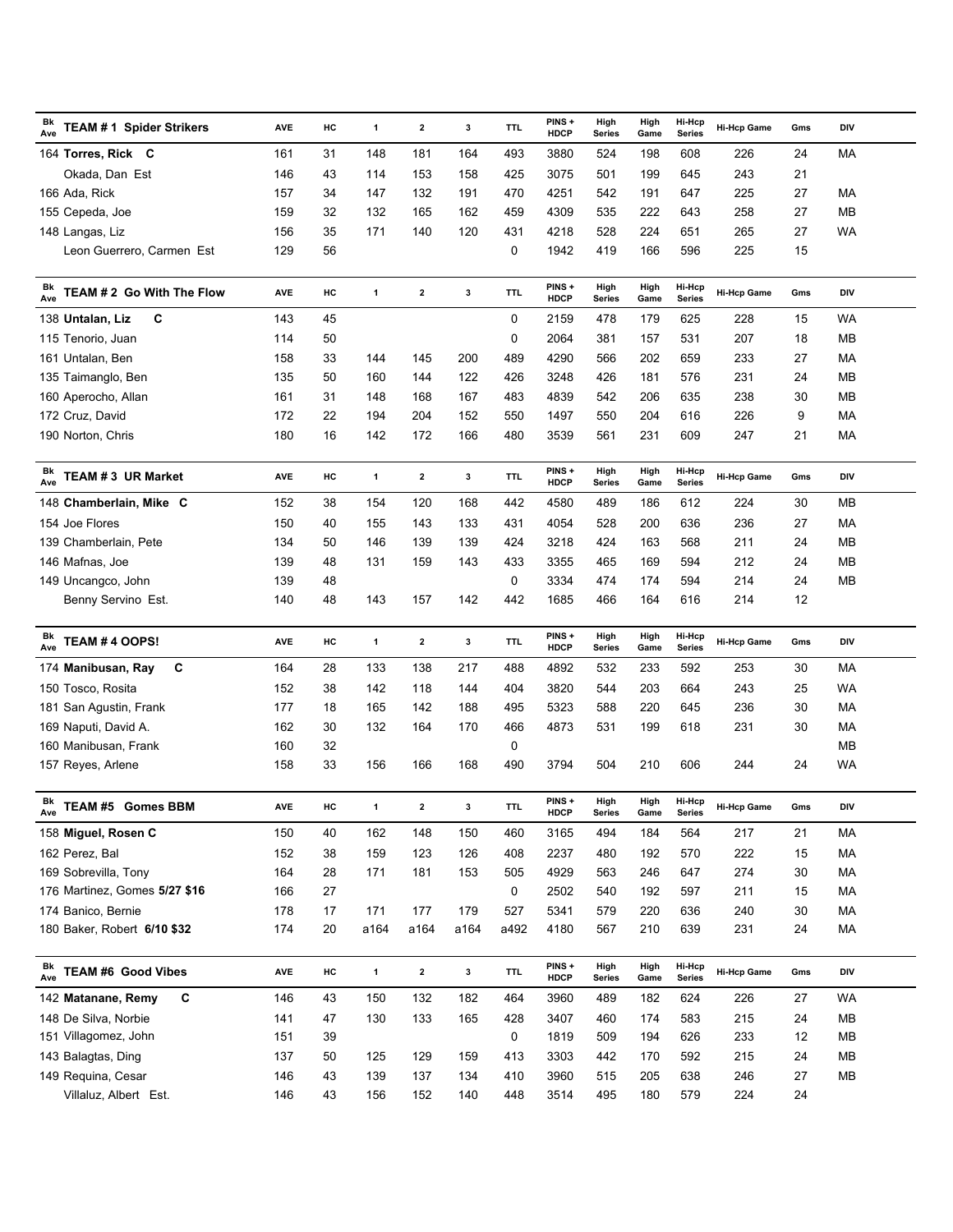| Bk<br>TEAM #7 Over/Under<br>Ave                | <b>AVE</b> | HC     | 1            | $\overline{\mathbf{2}}$ | 3    | TTL        | PINS+<br><b>HDCP</b>  | High<br><b>Series</b> | High<br>Game | Hi-Hcp<br><b>Series</b> | <b>Hi-Hcp Game</b> | Gms | DIV        |
|------------------------------------------------|------------|--------|--------------|-------------------------|------|------------|-----------------------|-----------------------|--------------|-------------------------|--------------------|-----|------------|
| 172 Pinaula, Jim C                             | 172        | 22     |              |                         |      | 0          |                       |                       |              |                         |                    |     | МA         |
| 179 Nalandasan, Edgar                          | 175        | 20     | 154          | 171                     | 168  | 493        | 4737                  | 573                   | 239          | 633                     | 259                | 27  | МA         |
| 165 Velasco, Marie                             | 159        | 32     | 155          | 140                     | 164  | 459        | 4275                  | 551                   | 196          | 659                     | 232                | 27  | WA         |
| 188 Tagle, Manny                               | 178        | 17     | 159          | 198                     | 190  | 547        | 2500                  | 548                   | 198          | 575                     | 215                | 15  | МA         |
| 183 Scott, Darrel                              | 177        | 18     | 146          | 165                     | 234  | 545        | 5314                  | 590                   | 242          | 629                     | 262                | 30  | МA         |
| 166 Bangs, Sheila                              | 167        | 26     |              |                         |      | 0          | 4515                  | 563                   | 214          | 644                     | 241                | 27  | <b>WA</b>  |
| Topasna, Mike                                  | 163        | 29     | 137          | 147                     | 154  | 438        | 911                   | 473                   | 183          | 560                     | 212                | 6   |            |
| Bk<br><b>TEAM #8 FRANZ TEAM</b>                | <b>AVE</b> | HC     | $\mathbf{1}$ | $\mathbf{2}$            | 3    | <b>TTL</b> | PINS+                 | High                  | High         | Hi-Hcp                  | <b>Hi-Hcp Game</b> | Gms | <b>DIV</b> |
| Ave                                            |            |        |              |                         |      |            | <b>HDCP</b>           | <b>Series</b>         | Game         | <b>Series</b>           |                    |     |            |
| 164 Gatan, Fran C                              | 166        | 27     | 177          | 145                     | 158  | 480        | 4980                  | 553                   | 212          | 637                     | 240                | 30  | WA         |
| 170 Soriano, Cesar 5/27, 6/10,17 \$48          | 170        | 24     | a160         | a160                    | a160 | a480       | 2554                  | 544                   | 205          | 622                     | 229                | 15  | МA         |
| 153 Palaganas, Rudy                            | 147        | 42     | 118          | 166                     | 110  | 394        | 3994                  | 516                   | 209          | 627                     | 246                | 27  | MВ         |
| 134 Taimanglo, Bill                            | 141        | 47     | 119          | 129                     | 169  | 417        | 3388                  | 462                   | 171          | 612                     | 299                | 24  | MВ         |
| 187 Tibats, Brent 5/27 \$16                    | 187        | 10     |              |                         |      | 0          | 1069                  | 539                   | 203          | 569                     | 213                | 6   | МA         |
| Dulla, Art                                     | 147        | 42     | 131          | 153                     | 119  | 403        | 1212                  | 413                   | 160          | 539                     | 202                | 9   |            |
| Bk<br><b>TEAM #9 Pacific Daily News</b><br>Ave | <b>AVE</b> | HC     | $\mathbf{1}$ | $\mathbf{2}$            | 3    | <b>TTL</b> | PINS +<br><b>HDCP</b> | High<br>Series        | High<br>Game | Hi-Hcp<br>Series        | <b>Hi-Hcp Game</b> | Gms | <b>DIV</b> |
| 164 Ladera, Pete<br>C                          | 154        | 36     | 159          | 142                     | 162  | 463        | 3697                  | 491                   | 182          | 575                     | 210                | 24  | МA         |
| 160 Ladera, Sol                                | 151        | 39     | 176          | 135                     | 147  | 458        | 4077                  | 494                   | 180          | 614                     | 212                | 27  | WA         |
| 163 Caser, Eddy                                | 156        | 35     | 147          | 152                     | 183  | 482        | 4235                  | 512                   | 204          | 599                     | 240                | 27  | МA         |
| 162 Acda, Romy                                 | 164        | 28     | 181          | 141                     | 170  | 492        | 4924                  | 545                   | 200          | 635                     | 230                | 30  | МA         |
| 162 Camacho, Mel                               | 158        | 33     | 157          | 136                     | 177  | 470        | 4760                  | 544                   | 222          | 634                     | 252                | 30  | MВ         |
| Acda, Yvonne Est                               |            |        |              |                         |      | 0          |                       |                       |              |                         |                    |     |            |
| Bk<br>TEAM #10 - NO TAP<br>Ave                 | <b>AVE</b> | HC     | $\mathbf{1}$ | $\overline{\mathbf{2}}$ | 3    | TTL.       | PINS+<br><b>HDCP</b>  | High<br>Series        | High<br>Game | Hi-Hcp<br>Series        | <b>Hi-Hcp Game</b> | Gms | <b>DIV</b> |
| 168 Torre, Manny C                             | 171        | 23     | 162          | 163                     | 173  | 498        | 5147                  | 573                   | 211          | 636                     | 237                | 30  | МA         |
| 146 Untalan, Connie                            | 140        | 48     | 144          | 163                     | 136  | 443        | 3801                  | 451                   | 179          | 580                     | 222                | 27  | <b>WB</b>  |
| 154 Toledo, Virgil                             | 154        | 36     |              |                         |      | 0          |                       |                       |              |                         |                    |     | ΜВ         |
| 149 Pangelinan, Mary                           | 150        | 40     | 158          | 123                     | 122  | 403        | 4052                  | 532                   | 193          | 664                     | 237                | 27  | WA         |
| 137 Peredo, Robert                             | 130        | 50     | 157          | 108                     | 167  | 432        | 2348                  | 432                   | 167          | 582                     | 217                | 18  | MВ         |
| Tenorio, Frank Est                             | 162        | 30     | 192          | 166                     | 157  | 515        | 2922                  | 515                   | 192          | 623                     | 224                | 18  |            |
|                                                |            |        |              |                         |      |            |                       |                       |              |                         |                    |     |            |
| Bk<br>TEAM #11 Tomador One<br>Ave              | AVE        | HC     | $\mathbf{1}$ | $\mathbf{2}$            | 3    | <b>TTL</b> | PINS+<br><b>HDCP</b>  | High<br><b>Series</b> | High<br>Game | Hi-Hcp<br><b>Series</b> | <b>Hi-Hcp Game</b> | Gms | DIV        |
| 162 Arias, Romy C                              | 160        | 32     | 182          | 186                     | 157  | 525        | 3370                  | 587                   | 257          | 677                     | 287                | 21  | MA         |
| 163 Catbagan, Josie                            | 162        | $30\,$ | 157          | 165                     | 138  | 460        | 4359                  | 568                   | 213          | 655                     | 242                | 24  | WA         |
| 163 Degala, Nelson                             | 163        | 29     | 161          | 183                     | 152  | 496        | 4404                  | 524                   | 188          | 611                     | 217                | 27  | MB         |
| 182 Vitug, Alan                                | 172        | 22     | 163          | 179                     | 185  | 527        | 4608                  | 565                   | 208          | 607                     | 222                | 27  | МA         |
| 165 Ongpauco, Carlos                           | 161        | 31     | 140          | 161                     | 157  | 458        | 3876                  | 528                   | 191          | 615                     | 220                | 24  | MA         |
| 169 Salazar, Art                               | 160        | 32     |              |                         |      | 0          | 1922                  | 531                   | 201          | 603                     | 225                | 12  | MB         |
| Bk<br>TEAM #12 Chelu<br>Ave                    | AVE        | HC     | $\mathbf{1}$ | $\boldsymbol{2}$        | 3    | <b>TTL</b> | PINS+<br><b>HDCP</b>  | High<br>Series        | High<br>Game | Hi-Hcp<br>Series        | <b>Hi-Hcp Game</b> | Gms | <b>DIV</b> |
| 126 Mansapit, Fina C                           | 122        | 60     | 163          | 106                     | 125  | 394        | 3306                  | 432                   | 163          | 609                     | 223                | 27  | WB         |
| 157 Murphy, Joe                                | 160        | 32     | 165          | 180                     | 161  | 506        | 4822                  | 533                   | 205          | 635                     | 239                | 30  | MB         |
| 139 Pangelinan, Al                             | 146        | 43     | 101          | 172                     | 126  | 399        | 4392                  | 483                   | 202          | 626                     | 251                | 30  | MB         |
| 137 Clements, Yolly Est                        | 138        | 49     | 132          | 158                     | 151  | 441        | 3330                  | 459                   | 179          | 639                     | 231                | 24  | <b>WB</b>  |
| 157 Roberto, Bill                              | 157        | 34     | 180          | 184                     | 186  | 550        | 4716                  | 550                   | 220          | 658                     | 258                | 30  | MB         |
|                                                |            |        |              |                         |      |            |                       |                       |              |                         |                    |     |            |